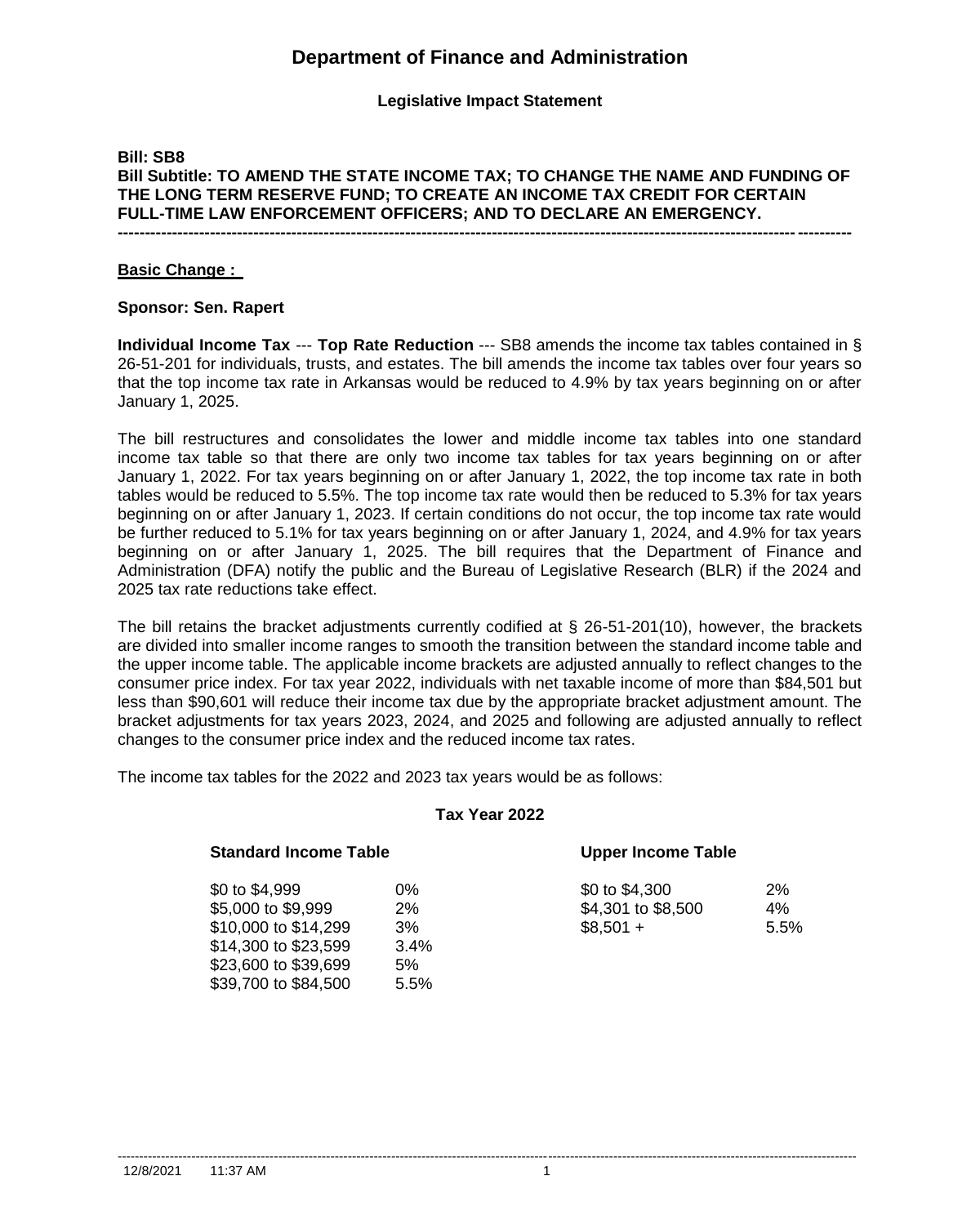**Legislative Impact Statement**

### **Bill: SB8 Bill Subtitle: TO AMEND THE STATE INCOME TAX; TO CHANGE THE NAME AND FUNDING OF THE LONG TERM RESERVE FUND; TO CREATE AN INCOME TAX CREDIT FOR CERTAIN FULL-TIME LAW ENFORCEMENT OFFICERS; AND TO DECLARE AN EMERGENCY. ---------------------------------------------------------------------------------------------------------------------------------------**

| Tax Year 2023 |                              |       |                    |      |
|---------------|------------------------------|-------|--------------------|------|
|               | <b>Standard Income Table</b> |       | Upper Income Table |      |
|               | \$0 to \$4,999               | $0\%$ | \$0 to \$4,300     | 2%   |
|               | \$5,000 to \$9,999           | 2%    | \$4,301 to \$8,500 | 4%   |
|               | \$10,000 to \$14,299         | 3%    | $$8,501 +$         | 5.3% |
|               | \$14,300 to \$23,599         | 3.4%  |                    |      |
|               | \$23,600 to \$39,699         | 5%    |                    |      |
|               | \$39,700 to \$84,500         | 5.3%  |                    |      |

The bill provides that the planned income tax reductions for tax years 2024 and 2025 shall not take effect if a transfer from the Catastrophic Reserve Fund (formerly the Long Term Reserve Fund) occurs for any reason between July 1, 2022 and January 1, 2024. If funds are transferred from the Catastrophic Reserve Fund during that period, the income tax tables for tax year 2023 would continue to apply. If a transfer does not occur and the income tax rate reduction is implemented, the income tax table for the 2024 tax year would be as follows:

#### **Tax Year 2024**

| <b>Standard Income Table</b>                                                                                                         |                                         | <b>Upper Income Table</b>                          |                  |
|--------------------------------------------------------------------------------------------------------------------------------------|-----------------------------------------|----------------------------------------------------|------------------|
| \$0 to \$4,999<br>\$5,000 to \$9,999<br>\$10,000 to \$14,299<br>\$14,300 to \$23,599<br>\$23,600 to \$39,699<br>\$39,700 to \$84,500 | $0\%$<br>2%<br>3%<br>3.4%<br>5%<br>5.1% | \$0 to \$4,300<br>\$4,301 to \$8,500<br>$$8,501 +$ | 2%<br>4%<br>5.1% |
|                                                                                                                                      |                                         |                                                    |                  |

The bill provides that the planned income tax reductions for tax year 2025 shall not take effect if a transfer from the Catastrophic Reserve Fund occurs for any reason between January 1, 2024 and December 31, 2024. If a transfer does occur, the income tax tables for tax year 2024 would continue to apply. If a transfer does not occur and the income tax rate reduction is implemented, the income tax table for the 2025 and following tax years would be as follows:

#### **2025 and Following Tax Years**

| <b>Standard Income Table</b> |      | <b>Upper Income Table</b> |      |
|------------------------------|------|---------------------------|------|
| \$0 to \$4,999               | 0%   | \$0 to \$4,300            | 2%   |
| \$5,000 to \$9,999           | 2%   | \$4,301 to \$8,500        | 4%   |
| \$10,000 to \$14,299         | 3%   | $$8.501 +$                | 4.9% |
| \$14,300 to \$23,599         | 3.4% |                           |      |
| \$23,600 to \$84,500         | 4.9% |                           |      |

--------------------------------------------------------------------------------------------------------------------------------------------------------------------------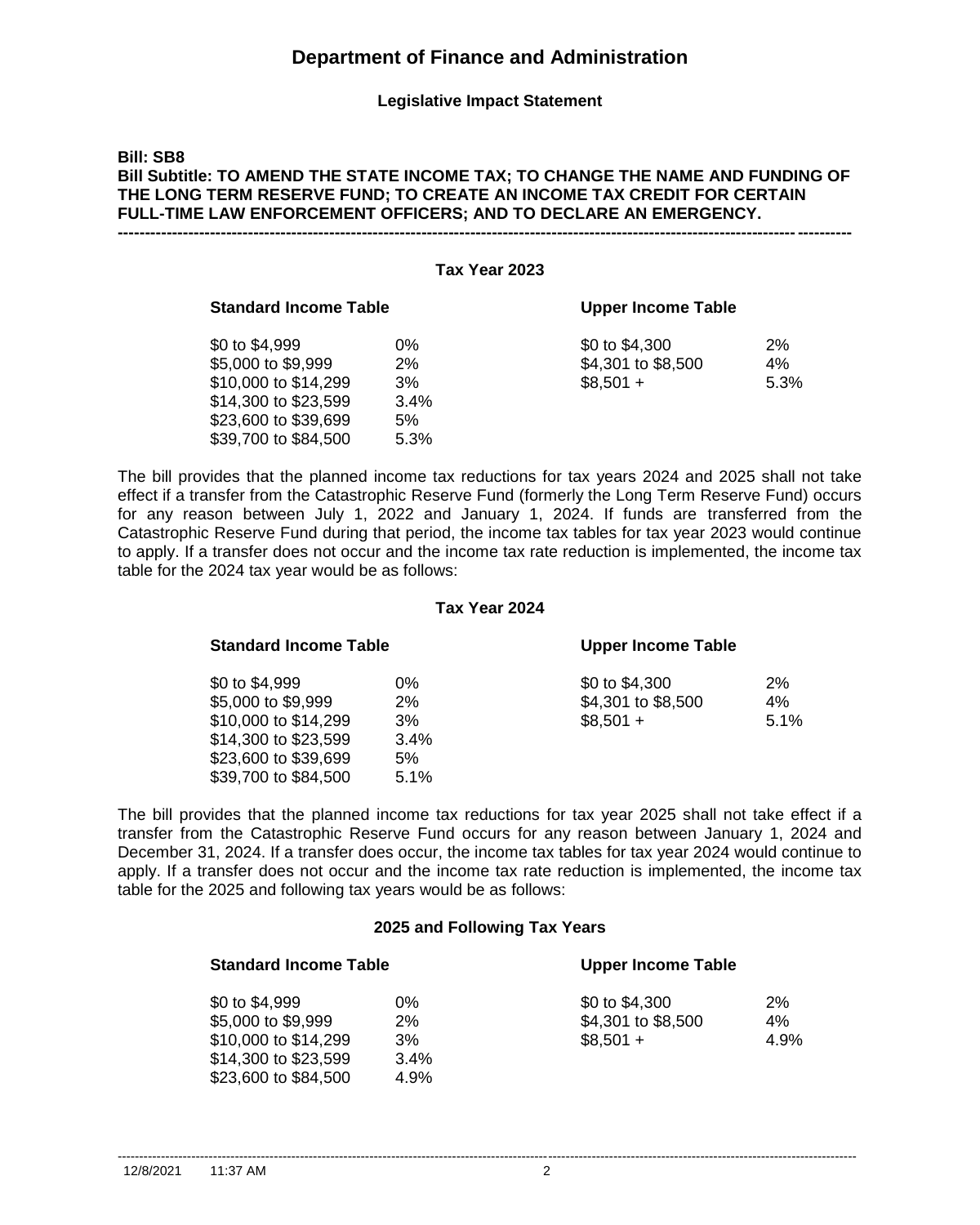**Legislative Impact Statement**

## **Bill: SB8 Bill Subtitle: TO AMEND THE STATE INCOME TAX; TO CHANGE THE NAME AND FUNDING OF THE LONG TERM RESERVE FUND; TO CREATE AN INCOME TAX CREDIT FOR CERTAIN FULL-TIME LAW ENFORCEMENT OFFICERS; AND TO DECLARE AN EMERGENCY. ---------------------------------------------------------------------------------------------------------------------------------------**

**Corporation Income Tax** --- **Top Rate Reduction** --- The bill reduces the top corporation income tax rate for tax years beginning on or after January 1, 2023 to 5.7%. If certain conditions do not occur, the top corporation income tax rate would be further reduced to 5.5% for tax years beginning on or after January 1, 2024, and 5.3% for tax years beginning on or after January 1, 2025. The bill provides that the planned corporation income tax reductions for tax year 2024 and following shall not take effect if a transfer from the Catastrophic Reserve Fund occurs for any reason between July 1, 2022 and January 1, 2024. The bill provides that the planned corporation income tax reductions for tax year 2025 shall not take effect if a transfer occurs between January 1, 2024 and December 31, 2024. The bill requires that DFA notify the public and BLR if the 2024 and 2025 tax rate reductions take effect.

### **Tax Year 2023**

### **Corporation Income Tax Table**

| \$0 to \$3,000       | $1\%$ |
|----------------------|-------|
| \$3,001 to \$6,000   | 2%    |
| \$6,001 to \$11,000  | 3%    |
| \$11,001 to \$25,000 | .5%   |
| $$25,001 +$          | 5.7%  |
|                      |       |

#### **Tax Year 2024**

#### **Corporation Income Tax Table**

| \$0 to \$3,000       | $1\%$ |
|----------------------|-------|
| \$3,001 to \$6,000   | 2%    |
| \$6,001 to \$11,000  | 3%    |
| \$11,001 to \$25,000 | 5%    |
| $$25,001 +$          | 5.5%  |

#### **2025 and Following Tax Years**

#### **Corporation Income Tax Table**

| \$0 to \$3,000       | $1\%$ |
|----------------------|-------|
| \$3,001 to \$6,000   | 2%    |
| \$6.001 to \$11,000  | 3%    |
| \$11,001 to \$25,000 | 5%    |
| $$25,001 +$          | 5.3%  |

**Foreign Corporation Income Tax** --- **Top Rate Reduction** --- The bill similarly reduces the top foreign corporation income tax rate for tax years beginning on or after January 1, 2023 to 5.7%. The top foreign corporation income tax rate would be reduced to 5.5% for tax years beginning on or after January 1, 2024 unless a transfer from the Catastrophic Reserve Fund occurs between July 1, 2022 and January 1, 2024. The top foreign corporation income tax rate would be further reduced to 5.3% for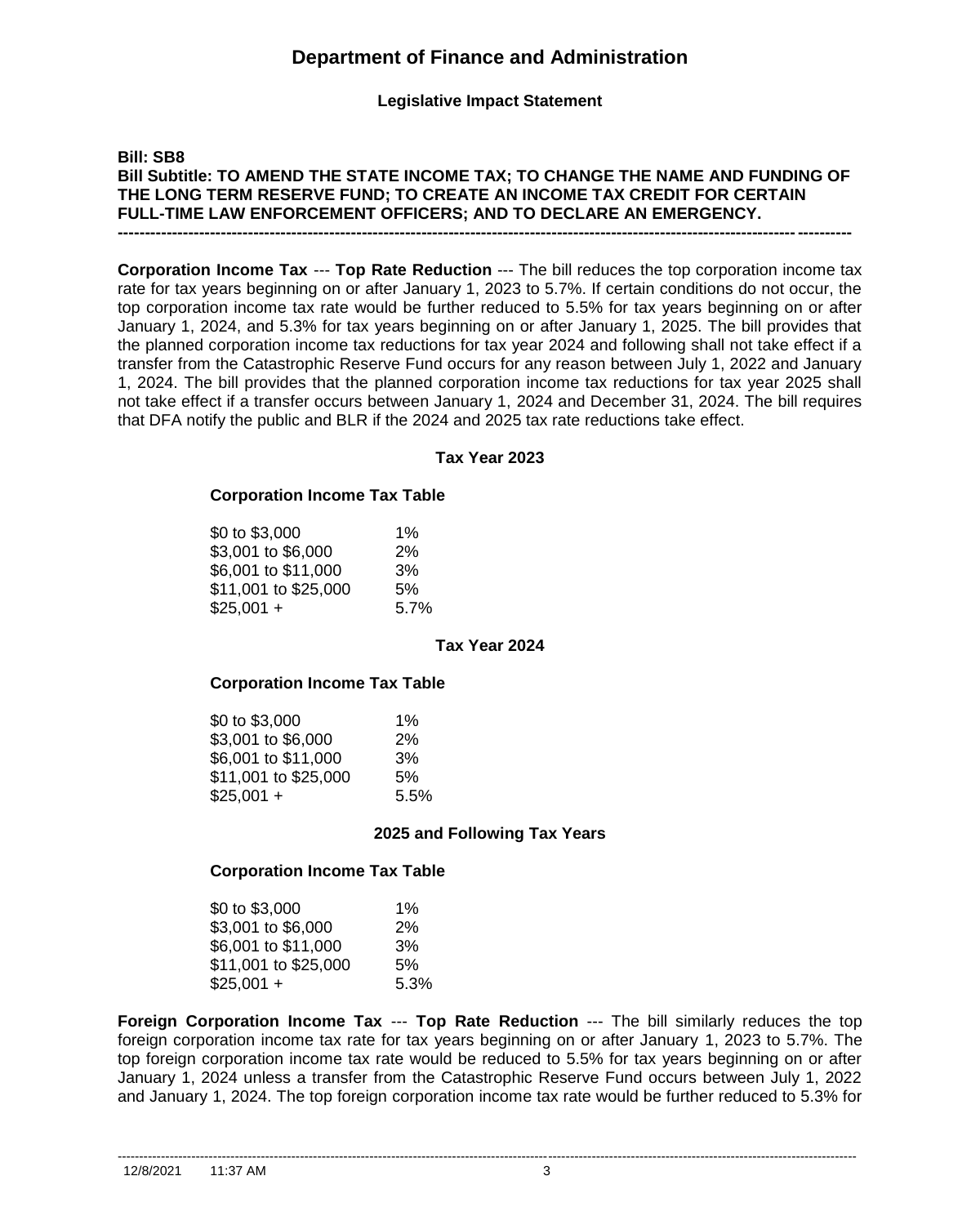**Legislative Impact Statement**

## **Bill: SB8 Bill Subtitle: TO AMEND THE STATE INCOME TAX; TO CHANGE THE NAME AND FUNDING OF THE LONG TERM RESERVE FUND; TO CREATE AN INCOME TAX CREDIT FOR CERTAIN FULL-TIME LAW ENFORCEMENT OFFICERS; AND TO DECLARE AN EMERGENCY.**

**---------------------------------------------------------------------------------------------------------------------------------------**

tax years beginning on or after January 1, 2025 unless a transfer from the Catastrophic Reserve Fund occurs between January 1, 2024 and December 31, 2014. The bill requires that DFA notify the public and BLR if the 2024 and 2025 tax rate reductions take effect.

**Standard Deduction** --- The bill amends the standard income tax deduction to require DFA to annually increase the standard deduction by the cost-of-living adjustment for the current calendar year, rounded to the nearest ten dollars. The requirement is effective for tax years beginning on or after January 1, 2022.

**Income Tax Credit** --- The bill provides a nonrefundable income tax credit for individual taxpayers with net income up to twenty-four thousand seven hundred dollars (\$24,700) who timely file their income tax return. Taxpayers with net income up to twenty-three thousand six hundred dollars (\$23,600) will receive a \$60 credit against their income tax due, with the credit reduced for every \$100 of additional net income. Taxpayers will be required to timely file their income tax return in order to claim the credit. The table providing the applicable credit amount will be adjusted annually to reflect changes to the consumer price index. The credit will be effective for tax years beginning on or after January 1, 2022.

**Coronavirus Food Assistance Program** --- Act 248 of 2021 adopted certain provisions of federal COVID-19 relief legislation. Under Act 248, income that a taxpayer receives through certain federal COVID-19 relief programs, including payments received under the Coronavirus Food Assistance Program (CFAP) are excluded from the definition of gross income. The bill adds the Coronavirus Food Assistance Program 2, and any successor programs, to the list of COVID-19 relief programs that are excluded from gross income.

**Elective Pass-Through Entity Tax** --- Act 362 of 2021 created a voluntary tax for pass-through entities. The tax is a flat rate of 5.9% for tax years beginning on or after January 1, 2022. The bill amends the tax so that the pass-through entity tax rate reflects the reductions in the income tax rate. The tax will be equal to the top marginal income-tax rate.

**Long Term Reserve Fund** --- The bill renames the Long Term Reserve Fund to the Catastrophic Reserve Fund (the "Fund") and updates references to the Fund throughout the Arkansas Code. The bill also alters the mechanism for the replenishment of the Fund. After making the required distributions under § 19-5-406, the Chief Fiscal Officer of the State shall determine if the balance of the Fund is at least twenty percent (20%) of the total amount of general revenue funds allocated in the last fiscal year. If the balance is less than twenty percent, additional revenues are to be transferred to the Fund to ensure that it equals but does not exceed twenty percent of the total amount of general revenue funds allocated in the last fiscal year. If the balance exceeds twenty percent, the excess shall remain in the Fund unless the General Assembly directs otherwise.

**Income Tax Credit for Law Enforcement Officers** --- The bill provides a \$3,000 refundable income tax credit for a "full-time law enforcement officer." The bill defines a "full-time law enforcement officer" as a law enforcement officer who:

- Is employed by and receives a salary authorized by a law enforcement agency;
- Has the statutory authority to enforce the criminal, traffic, or highway laws of the state or of the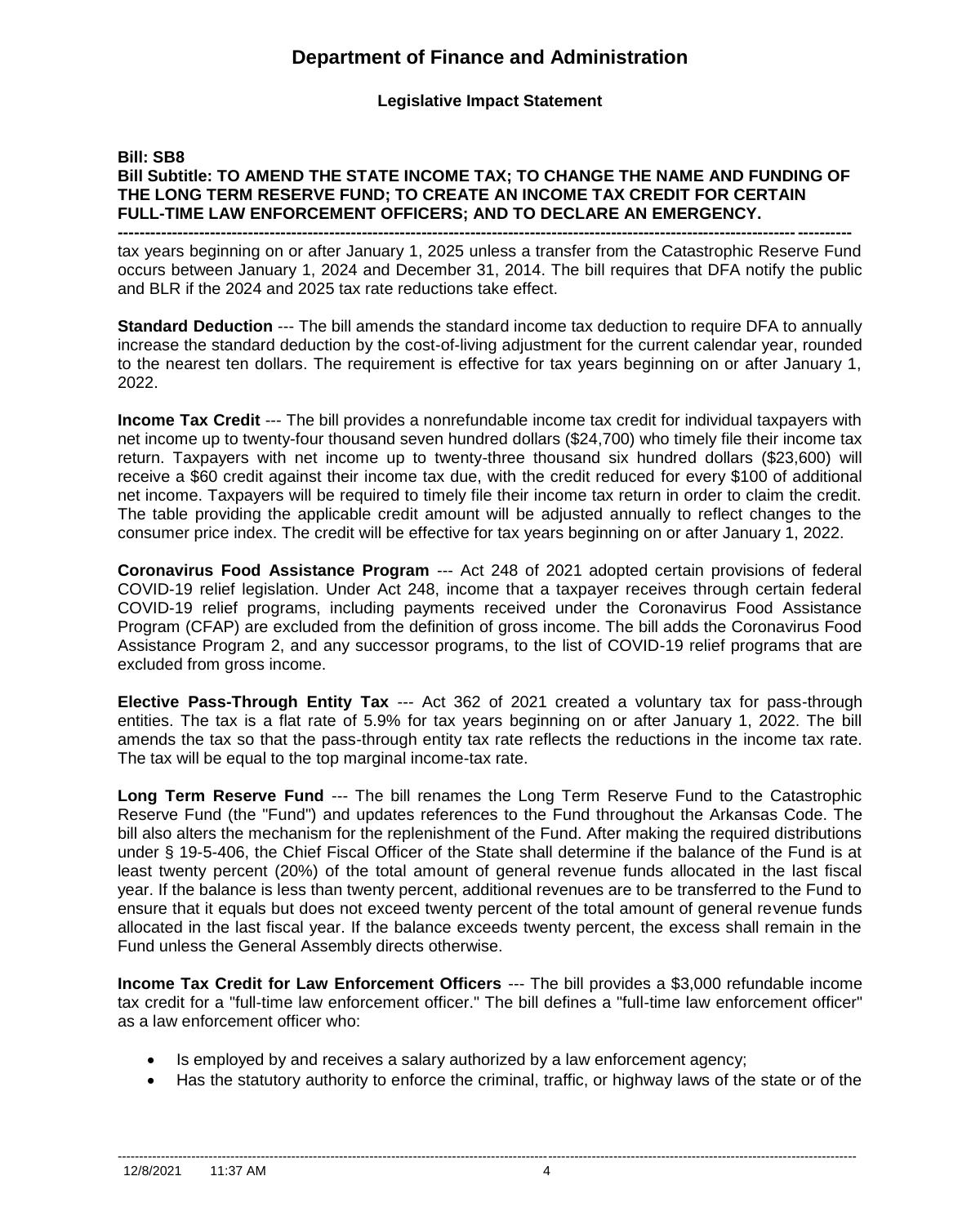## **Legislative Impact Statement**

## **Bill: SB8 Bill Subtitle: TO AMEND THE STATE INCOME TAX; TO CHANGE THE NAME AND FUNDING OF THE LONG TERM RESERVE FUND; TO CREATE AN INCOME TAX CREDIT FOR CERTAIN FULL-TIME LAW ENFORCEMENT OFFICERS; AND TO DECLARE AN EMERGENCY.**

**---------------------------------------------------------------------------------------------------------------------------------------**

federal government; and

• Has worked for a law enforcement agency for at least 25 hours per week for at least eleven months of the calendar year for which the tax credit is being claimed.

The bill defines a "law enforcement agency" as:

- A municipal police department;
- A county sheriff's office;
- A law enforcement entity of the State of Arkansas, including without limitation: the Division of Arkansas State Police, the Arkansas Highway Police Division of the Arkansas Department of Transportation, the State Capitol Police, and a police department that is part of a public college or university;
- An airport authority; or
- A federal law enforcement entity.

A full-time law enforcement officer must verify their eligibility for the credit by obtaining written verification of their employment status from the law enforcement agency wherein the officer is employed. The bill requires the Department of Finance and Administration (DFA) to approve the form to be used to verify eligibility for the credit.

**Emergency Clause** --- The bill contains an emergency clause providing that bill would become effective immediately.

## **Revenue Impact :**

**FY2022** - \$135,250,000 General Revenue Reduction **FY2023** - \$332,600,000 General Revenue Reduction **FY2024** - \$408,400,000 General Revenue Reduction **FY2025** - \$484,200,000 General Revenue Reduction **FY2026** - \$523,100,000 General Revenue Reduction

## **Taxpayer Impact :**

Individual and Corporation Income Taxpayers will receive a reduction in their tax liability. An eligible full-time law enforcement officer would be allowed an income tax credit to reduce state income tax liability.

## **Resources Required :**

Computer programs, tax forms, and instructions will need to be updated.

## **Time Required :**

Adequate time is provided for implementation.